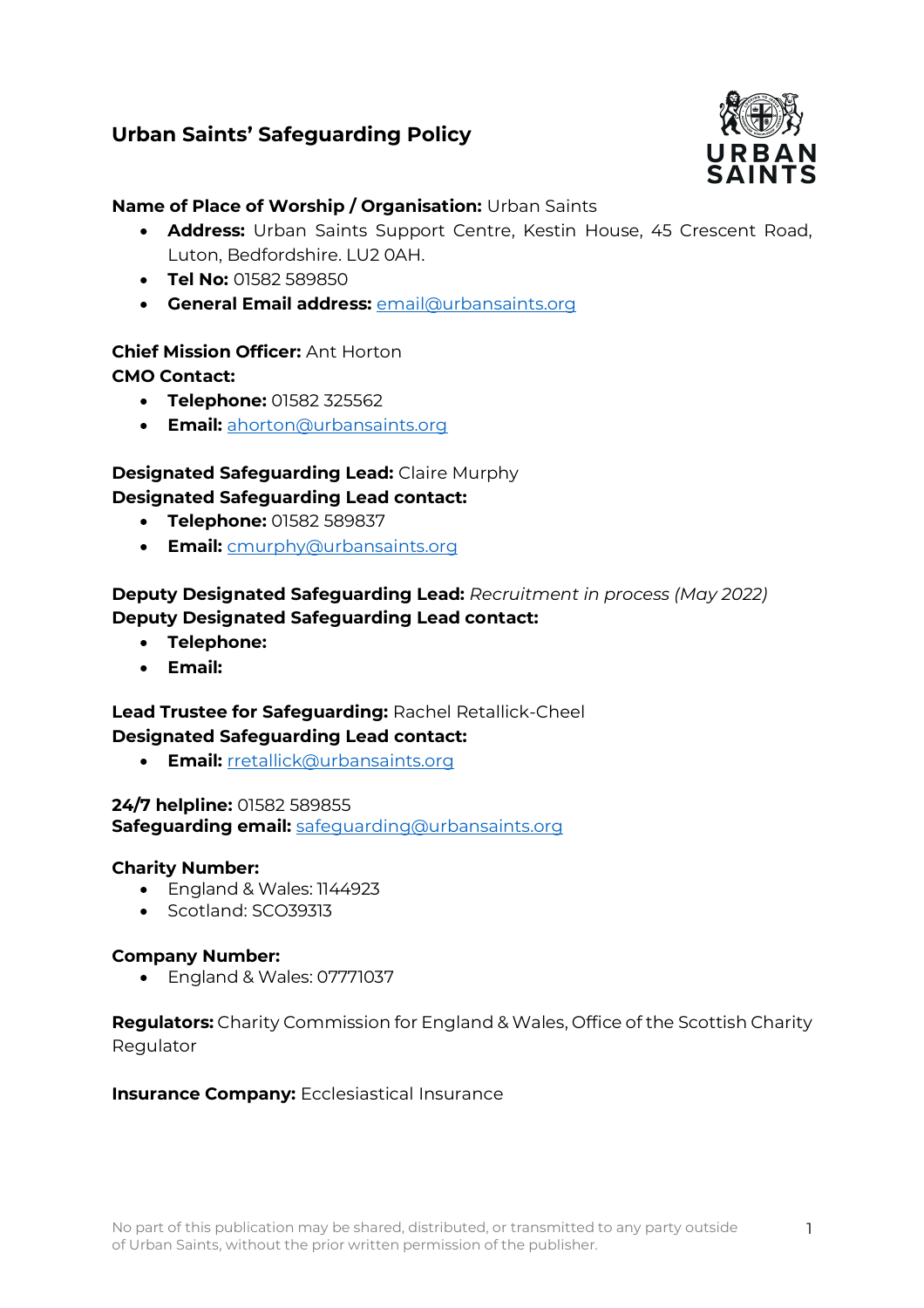# **The following is a brief description of Urban Saints and the type of work/ activities we undertake with children, young people and adults at risk:**

Urban Saints is passionate about working with children and young people, helping them to realise their full God-given potential as they journey from childhood to adulthood, helping them to explore a personal faith in Christ and an effective Christian life of service. Urban Saints is a Christian organisation and seeks to carry out its mission in line with Christian principles. God's demonstration of love, justice and protection throughout the Bible are all relevant to practising the highest levels of safeguarding. We commit ourselves to the nurturing, protection and safekeeping of all associated with Urban Saints. In pursuit of this, we commit ourselves to this policy and to the development of sound procedures to ensure we implement our policy well.

Our work is primarily with children and young people i.e. those under 18 years of age. However, we do recognise that adults with care and support needs or those at risk may also be part of our work as volunteers. This policy therefore seeks to address safeguarding for both groups.

Urban Saints currently operates the following core activities:

- Weekly Groups and associated events
- Camps (weekend Sprees and other seasonal holidays)
- Westbrook Residential Centre, Isle of Wight
- Editorial activities within Energize

*Where an Urban Saints Group may wish to engage in activities or events outside of the core activities of Urban Saints, the Group's Main Leader/ Safeguarding Coordinator should consult with the Urban Saints Safeguarding Team (via email or 24/7 helpline number), to ensure they have considered all relevant safeguarding aspects of the activity they are seeking to engage with (e.g. attending youth events/ festivals/ overseas trips with other organisations).*

The purpose of this policy is:

- To protect the children, young people and adults at risk who are engaged with Urban Saints.
- To provide all those engaged in providing Urban Saints' services with the overarching principles that guide our approach to safeguarding because we recognise the need to provide a safe and caring environment for children, young people and adults.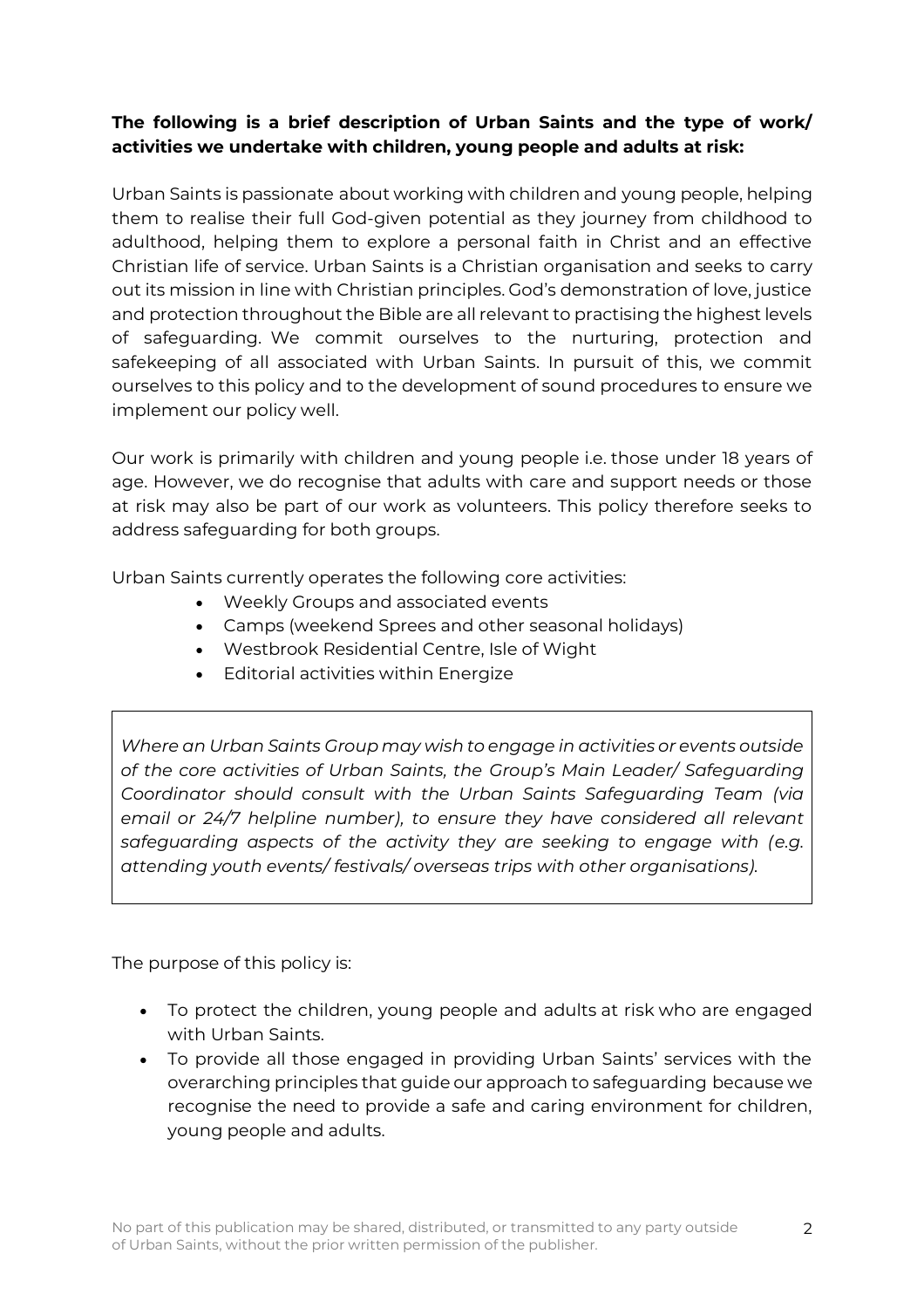This Safeguarding Policy applies to all paid staff, interns, the Board of Trustees, volunteers or anyone working on behalf of Urban Saints. *This Policy should be read alongside other Urban Saints' policies and procedures, where relevant to staff and volunteers:*

- Basis of Faith
- Employment
- Equal opportunities and diversity
- Data Protection
- Harassment and Bullying
- Whistleblowing
- The Urban Saints Good Practice Guides (Groups, Camps)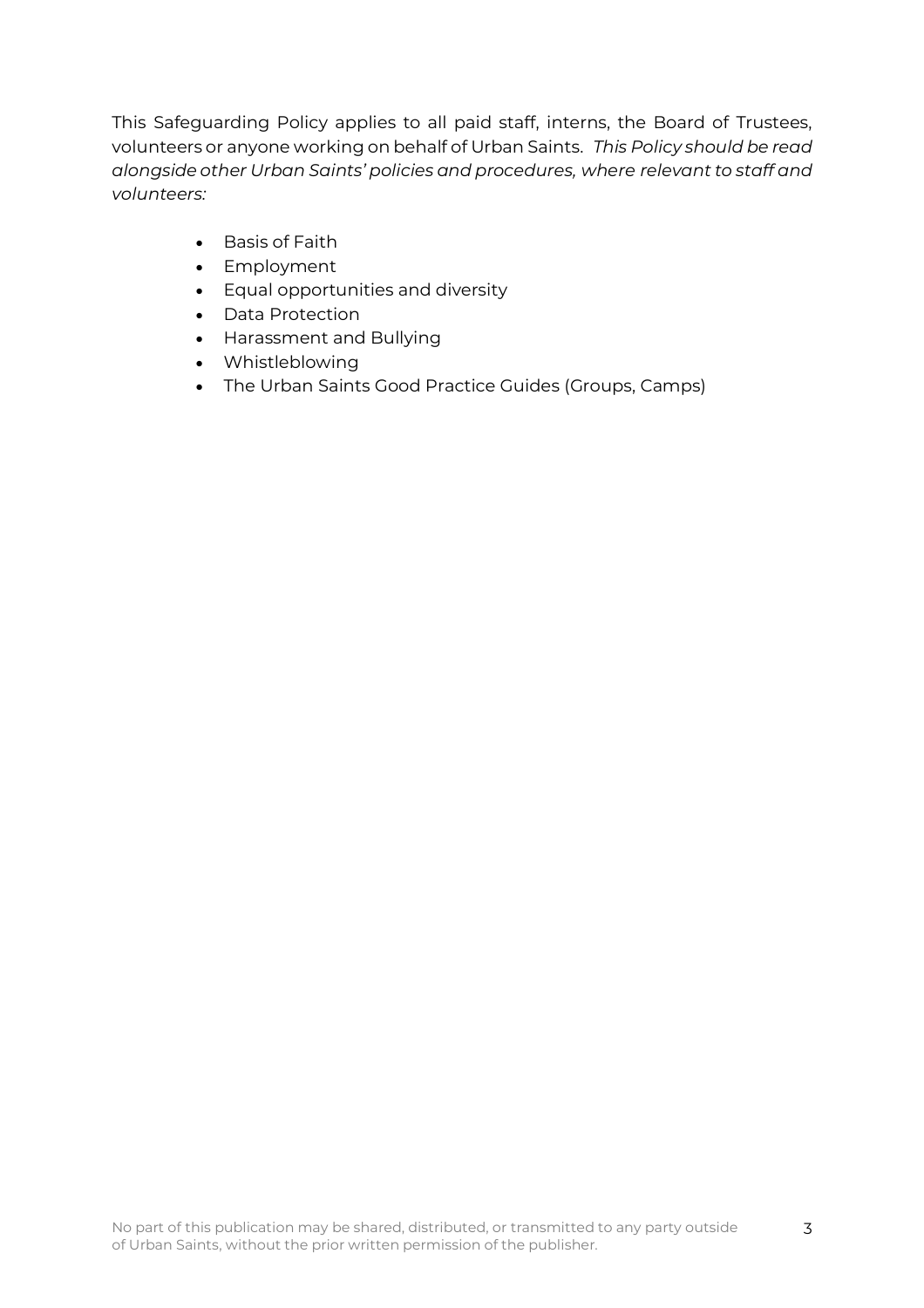## **POLICY SECTIONS**

- **1) Statement of Commitment**
- **2) Prevention**
- **3) Protection**
- **4) Promoting a Safe Culture**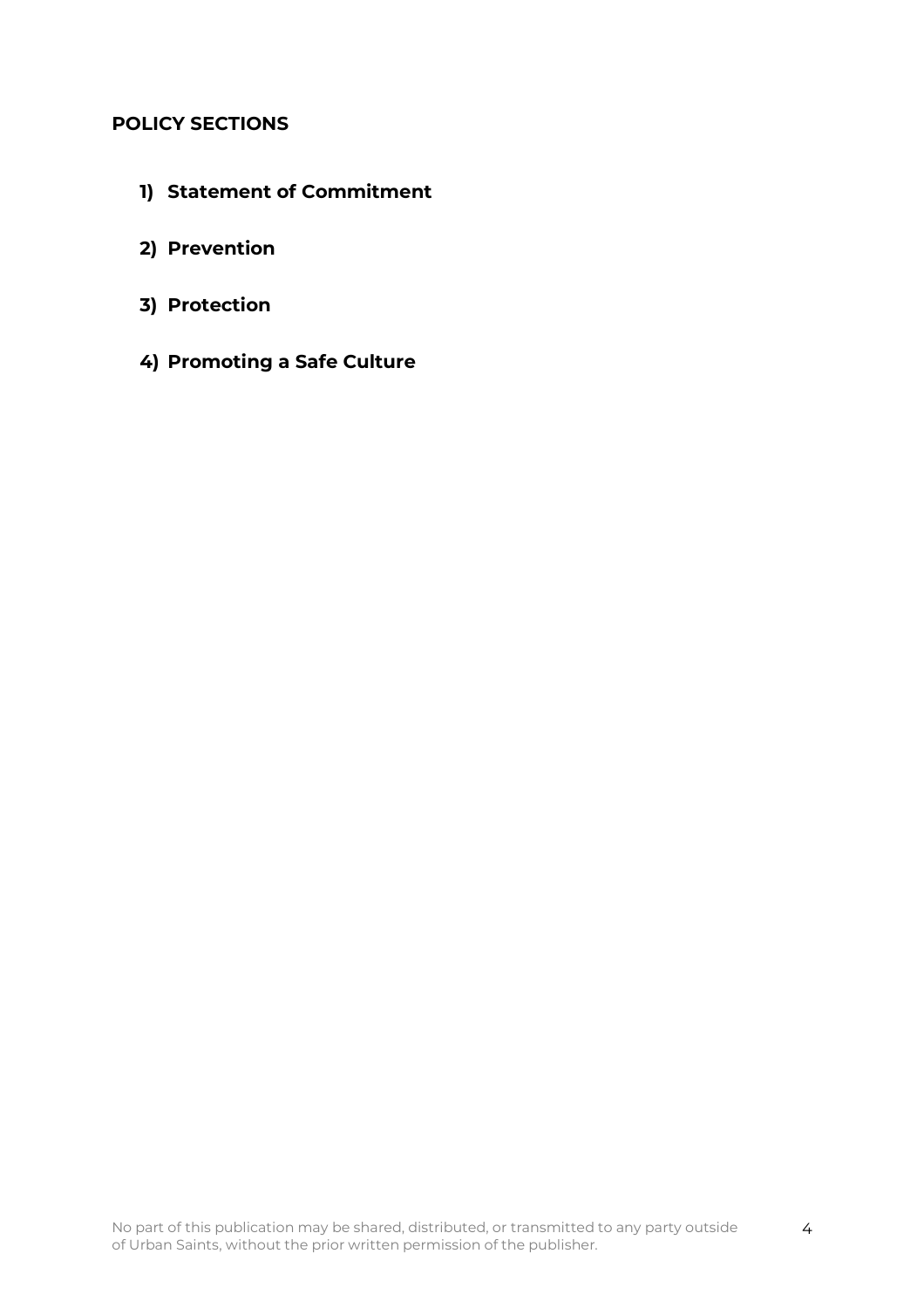# **1) STATEMENT OF COMMITMENT**

### **Statement**

The Leadership at Urban Saints recognise the need to provide a safe and caring environment for children, young people and adults. We acknowledge that children, young people and adults can be the victims of physical, sexual and emotional abuse, and neglect. We accept the UN Universal Declaration of Human Rights and the International Covenant of Human Rights, which states that everyone is entitled to "all the rights and freedoms set forth therein, without distinction of any kind, such as race, colour, sex, language, religion, political or other opinion, national or social origin, property, birth or other status". We also concur with the Convention on the Rights of the Child which states that children should be able to develop their full potential, free from hunger and want, neglect and abuse. They have a right to be protected from "all forms of physical or mental violence, injury or abuse, neglect or negligent treatment or exploitation, including sexual abuse, while in the care of parent(s), legal guardian(s), or any other person who has care of the child." As a Leadership we have therefore adopted the procedures set out in this safeguarding policy in accordance with statutory guidance. We are committed to build constructive links with statutory and voluntary agencies involved in safeguarding.

This policy and the Urban Saints practice guidelines (set out in the *Good Practice Guides*) are based on the ten safeguarding standards published by thirtyone:eight.

The Urban Saints Leadership undertakes to:

- Endorse and follow all national and local safeguarding legislation and procedures, in addition to the international conventions outlined above.
- Provide on-going safeguarding training for all its workers and will regularly review the operational guidelines attached.
- Make efforts to uphold requirements of the Equality Act 2010 and all other relevant legislation in an inclusive manner and as far as practicably possible.
- Support the Safeguarding Officers in their work and in any action, they may need to take in order to protect children and adults with care and support needs.
- This policy has been developed in conjunction with thirtyone:eight and as such the Urban Saints Leadership agrees not to permit other organisations to copy the Policy.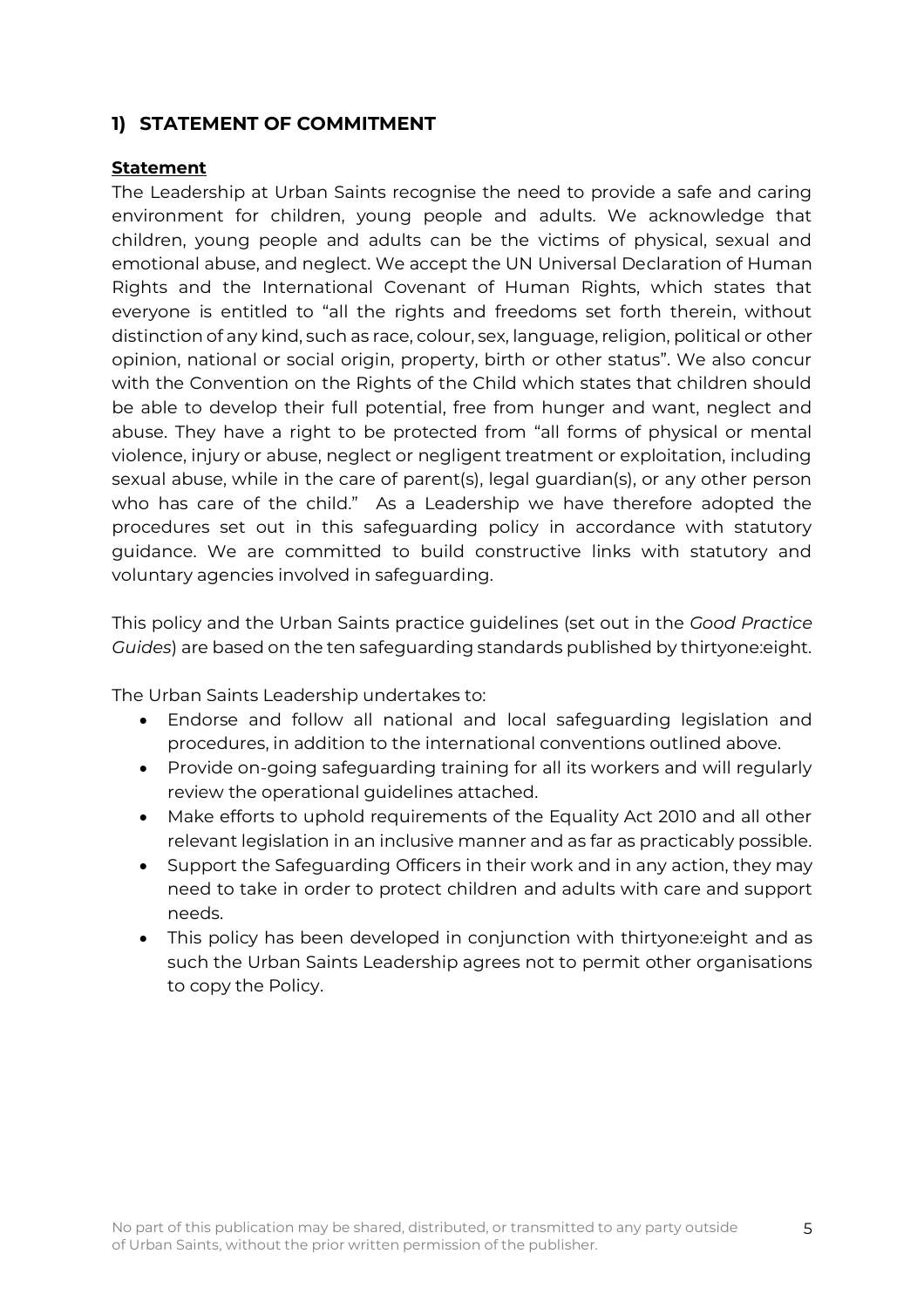# **2) PREVENTION**

Urban Saints understands safeguarding to be everyone's responsibility. Therefore, all Urban Saints workers, volunteers and leadership members should be equipped with appropriate knowledge and awareness on how to identify concerns effectively and ensure steps are taken to respond to it appropriately.

The [Working Together to Safeguard Children Guidance of 2018,](https://assets.publishing.service.gov.uk/government/uploads/system/uploads/attachment_data/file/779401/Working_Together_to_Safeguard-Children.pdf) very clearly stipulates that safeguarding is everyone's responsibility and therefore requires that anyone who works with children and young people is aware of 'the role they play, the role of other designated professionals and being aware of identifying concerns, sharing information and taking prompt action'.

### **Defining abuse and neglect**

Defining child abuse or abuse against an adult is a difficult and complex issue. A person may abuse by inflicting harm or failing to prevent harm. Children and adults in need of protection may be abused within a family, an institution, or a community setting. Very often the abuser is known or in a trusted relationship with the child or adult. See the Urban Saints *Good Practice Guides* for detailed definitions of abuse, signs, and indicators of abuse.

### **Safeguarding awareness and training**

Urban Saints is committed to providing suitable initial and ongoing safeguarding training and development opportunities for all those working or volunteering on behalf of the organisation, developing a culture of awareness of safeguarding issues to help protect everyone. Urban Saints will provide online and face to face training (dependent on the role being carried out) and provide annual refresher training. Urban Saints will also ensure that children and adults at risk are provided with information on where to get help and advice in relation to abuse, discrimination, bullying or any other matter where they have concern. This information will be displayed in suitable locations at each activity. Urban Saints partner with thirtyone:eight, an independent Christian safeguarding charity, who offer an emergency safeguarding helpline service (0303 003 1111) which is available to anyone concerned about the welfare of a child, young person, or adult at risk. Their information will be available via our posters. An Information Sharing Agreement is currently in place between the two organisations which facilitates Urban Saints' Designated Safeguarding Lead receiving a copy of any advice offered to Urban Saints staff and/or volunteers by thirtyone:eight.

### **Safer recruitment**

At Urban Saints we recognise the immense contributions that volunteers offer in the running of this movement. Our Safer Recruitment Policy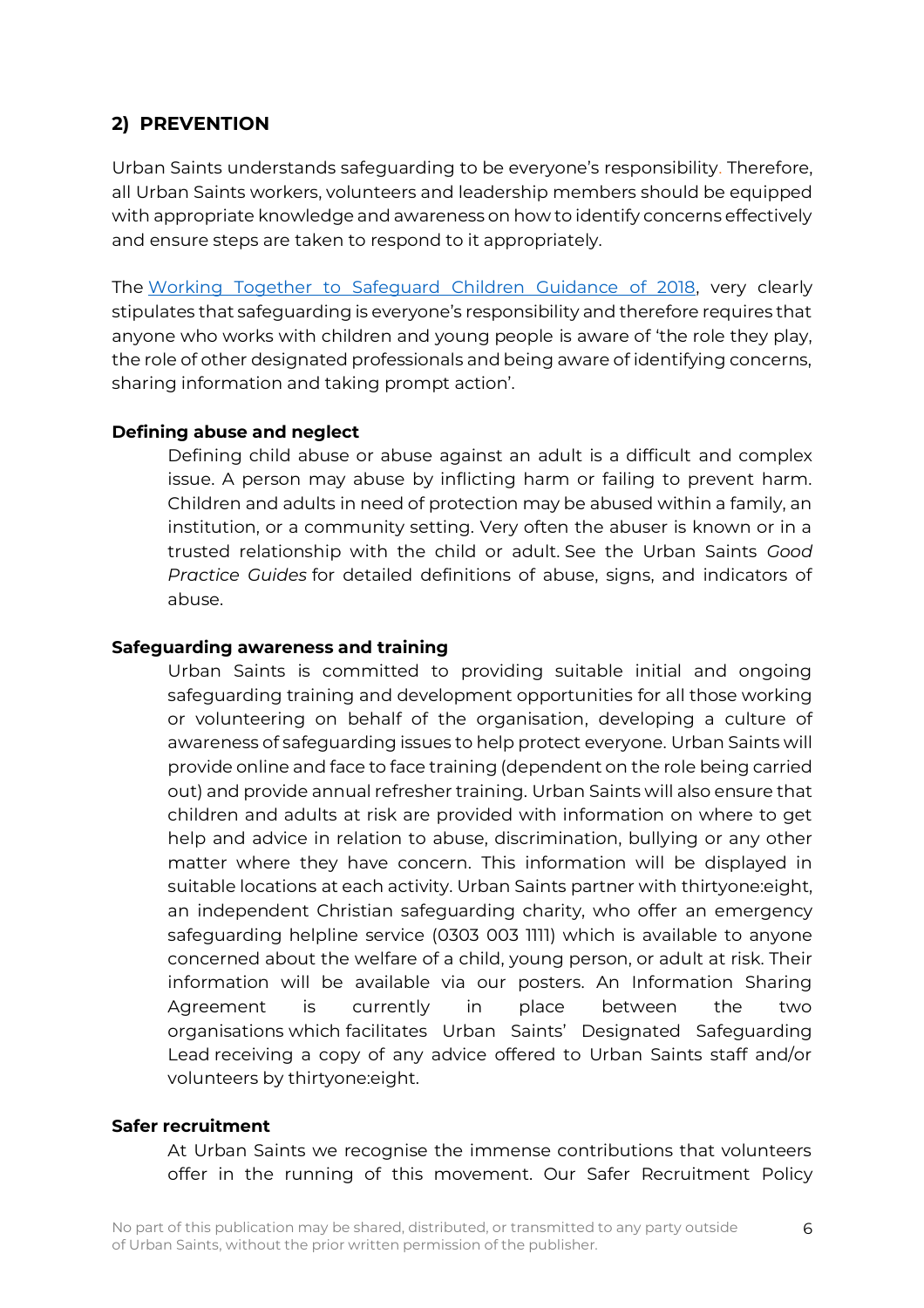therefore is a crucial layer of safeguarding not just for our children and young people but also for those we seek to recruit into positions of responsibility and trust. Safer recruitment is vital because it minimises the likelihood of those who may be vulnerable being harmed by those in positions of trust. *See our Employment/ Safer Recruitment Policy*.

#### **Management of workers – Code of Conduct**

Urban Saints is committed to supporting all workers (staff and volunteers) and ensuring they receive support and supervision. All workers will be issued with a code of conduct towards children, young people and adults at risk. The principles also apply between adult leaders in any setting.

#### **Recruitment of ex-offenders**

Urban Saints' policy is that we will not allow anyone known to have harmed children, or who is on the Barred List as defined by the Disclosure and Barring Service, to help on any activity within the organisation. However, someone with a past conviction or caution may not necessarily be declined work as a volunteer within Urban Saints. When a DBS/ Access NI/ PVG certificate returns with a blemish, the Urban Saints' Safeguarding team will be informed who will then make contact with the Main Leader of the activity in question and carry out a risk assessment. After discussion with the Main Leader a decision to appoint the volunteer or not will be made, based on advice and guidance within the *Employment/ Safer Recruitment Policy.*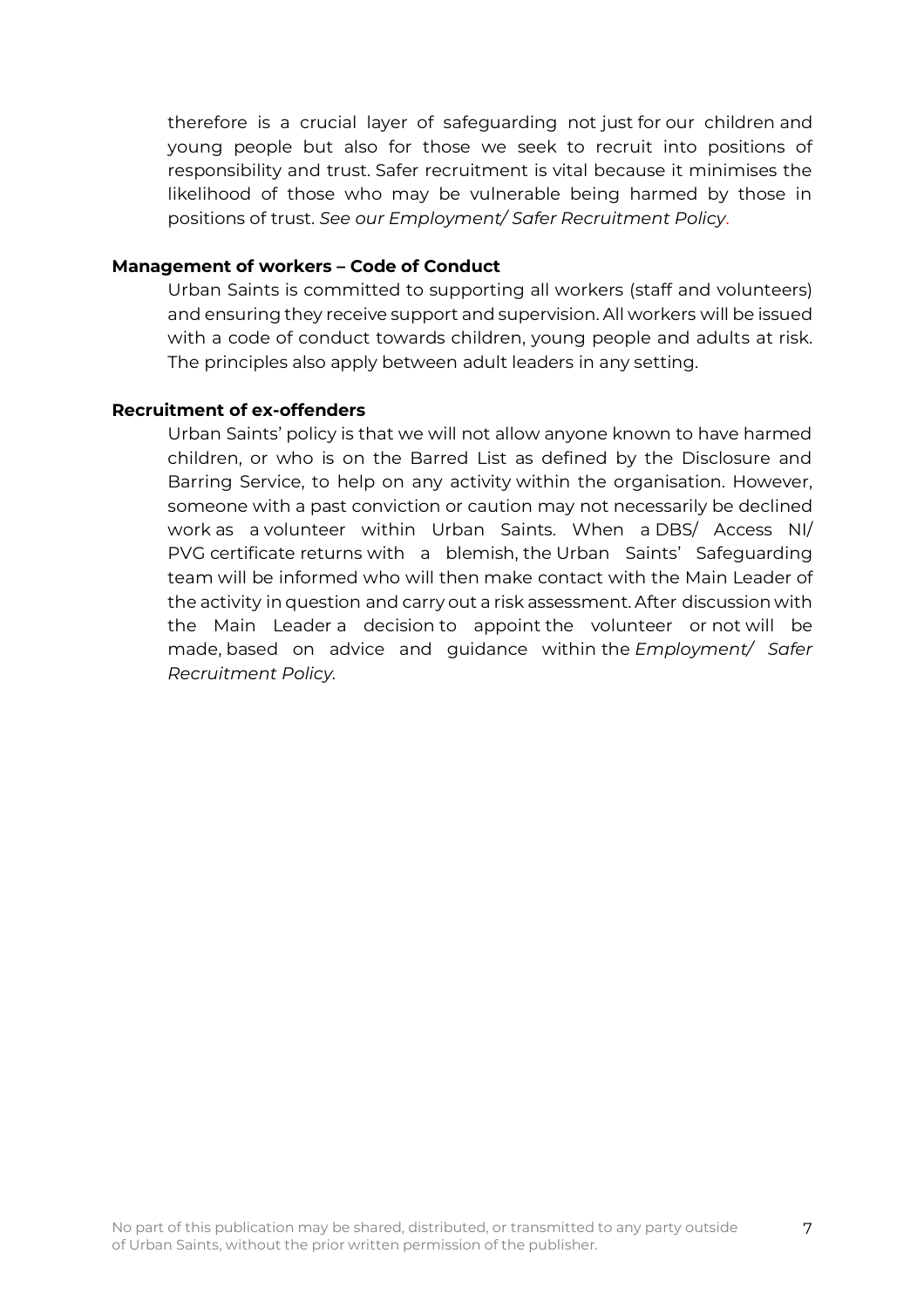# **3) PROTECTION**

#### **Responding to concerns**

As an organisation we are committed to ensuring that our response to abuse and concerns is robust, compliant and also sensitive. We discuss this in detail in the *Good Practice Guides* which offer guidance on responding to a disclosure, allegation, or suspicion of abuse, including those against trustees, staff and volunteers. The flowcharts in our *Good Practice Guides* offer a visual representation of actions to take in response to any concerns. All employees and volunteers should familiarise themselves with the recommended protocols in these sections.

### **Supporting those affected by abuse**

Given the relational nature of our work at Urban Saints, it is recognised that children, young people and also adults may disclose experiences of recent or non-recent abuse with our volunteers and leaders, as they build trust. Whilst appropriate safeguarding protocol will be followed by the Safeguarding Team where such allegations or disclosures are made, we also recognise that receiving these disclosures is not easy and may affect different volunteers/leaders in different ways.

Therefore, we are committed to offering pastoral care and working with statutory agencies as appropriate to support all those connected with the organisation who may be affected by abuse (either recent or non-recent).

Referral to counselling services and/or health agencies (such as the emergency services or those dealing with mental health) may be considered where appropriate. Those affected by abuse through any of Urban Saints (or previously Crusaders) events, where appropriate may be offered a confidential independent Listening Service via our safeguarding consultants, thirtyone:eight.

Having said this, it is also recognised that in group/camp/residential situations, the Safeguarding Team may be able to explore with the relevant leader of a child/young person, the most appropriate form of pastoral care especially after an event. This may be carried out through the local church or other agencies in the area where the child/young person/adult lives. A clear record of discussions regarding this must be made and the Safeguarding Team at Urban Saints notified appropriately. thirtyone:eight may be consulted for further advice regarding this.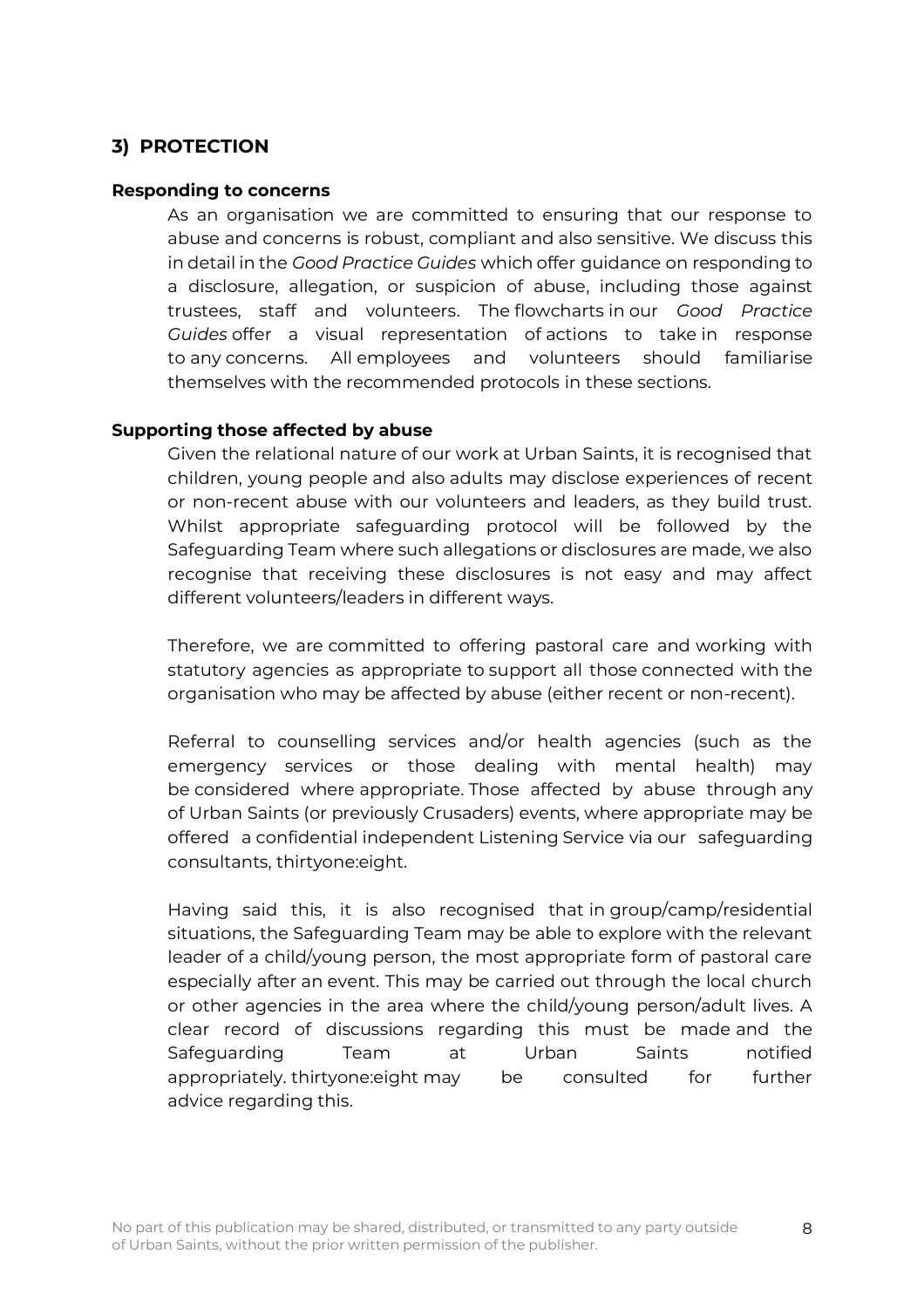# **4) PROMOTING A SAFE CULTURE**

### **Practice guidelines**

Urban Saints wish to operate and promote good working practice. This will enable workers to run activities safely, develop good relationships and minimise the risk of false or unfounded accusation. Urban Saints will provide clear guidance on appropriate conduct towards children, young people and adults with care and support needs. These guidelines are found in the Urban Saints' *Good Practice Guides* within the section on *'Working Safely with Young people'*.

### **Working in partnership**

The diversity of organisations and settings means there can be great variation in practice when it comes to safeguarding children, young people and adults. This can be because of cultural tradition, belief and religious practice or understanding, for example, of what constitutes abuse.

Our expectation is that when working in partnership with others, whether in the UK or overseas:

- This Safeguarding Policy will be the minimum standard to which all parties agree to work.
- This safeguarding expectation will be discussed with partners, and it will be set out within any joint agreement.
- Where other organisations use our premises or centres, we will seek to exercise due diligence in ascertaining that their safeguarding policy and practice guidelines meet the above standards.

Good communication is essential in promoting safeguarding, whether with those we wish to protect, with staff and volunteers involved in working with children and adults within the organisation, or with others with whom we work in partnership. To create a 'culture of safeguarding' which embraces the principles and practice contained within this Policy, we are committed to making training, support and information available to all our staff and volunteers. This safeguarding policy is just one means of promoting safeguarding.